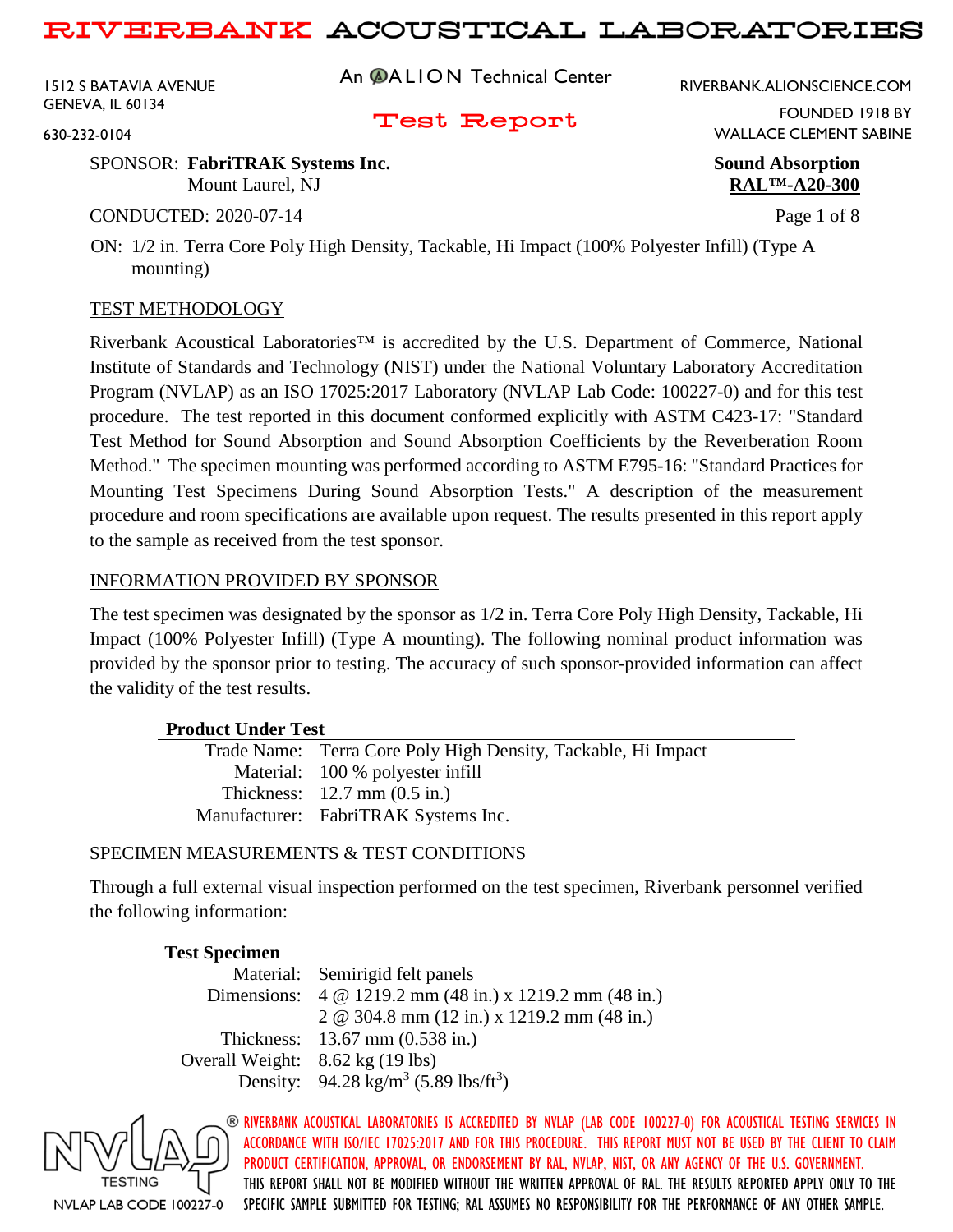1512 S BATAVIA AVENUE GENEVA, IL 60134 630-232-0104

An **@ALION** Technical Center

RIVERBANK.ALIONSCIENCE.COM

Test Report

FOUNDED 1918 BY WALLACE CLEMENT SABINE

**FabriTRAK Systems Inc. RAL™-A20-300** 2020-07-14 Page 2 of 8

#### **Overall Specimen Properties**

Size: 2.74 m (108.0 in) wide by 2.44 m (96.0 in) long Thickness: 0.01 m (0.538 in) Weight: 8.62 kg (19.0 lbs) Mass per Unit Area: 1.29 kg/m² (0.26 lbs/ft²) Calculation Area:  $6.689 \text{ m}^2 (72 \text{ ft}^2)$ 

#### **Test Environment**

| Room Volume: $291.98 \text{ m}^3$ |                                                                                                                      |
|-----------------------------------|----------------------------------------------------------------------------------------------------------------------|
|                                   | Temperature: $22.5 \text{ °C} \pm 0.1 \text{ °C}$ (Requirement: $\geq 10 \text{ °C}$ and $\leq 5 \text{ °C}$ change) |
|                                   | Relative Humidity: 59.0 % $\pm$ 0.8 % (Requirement: $\geq$ 40 % and $\leq$ 5 % change)                               |
|                                   | Barometric Pressure: 98.8 kPa (Requirement not defined)                                                              |

#### MOUNTING METHOD

Type A Mounting: The test specimen was laid directly against the test surface. Perimeter edges were sealed with metal framing.

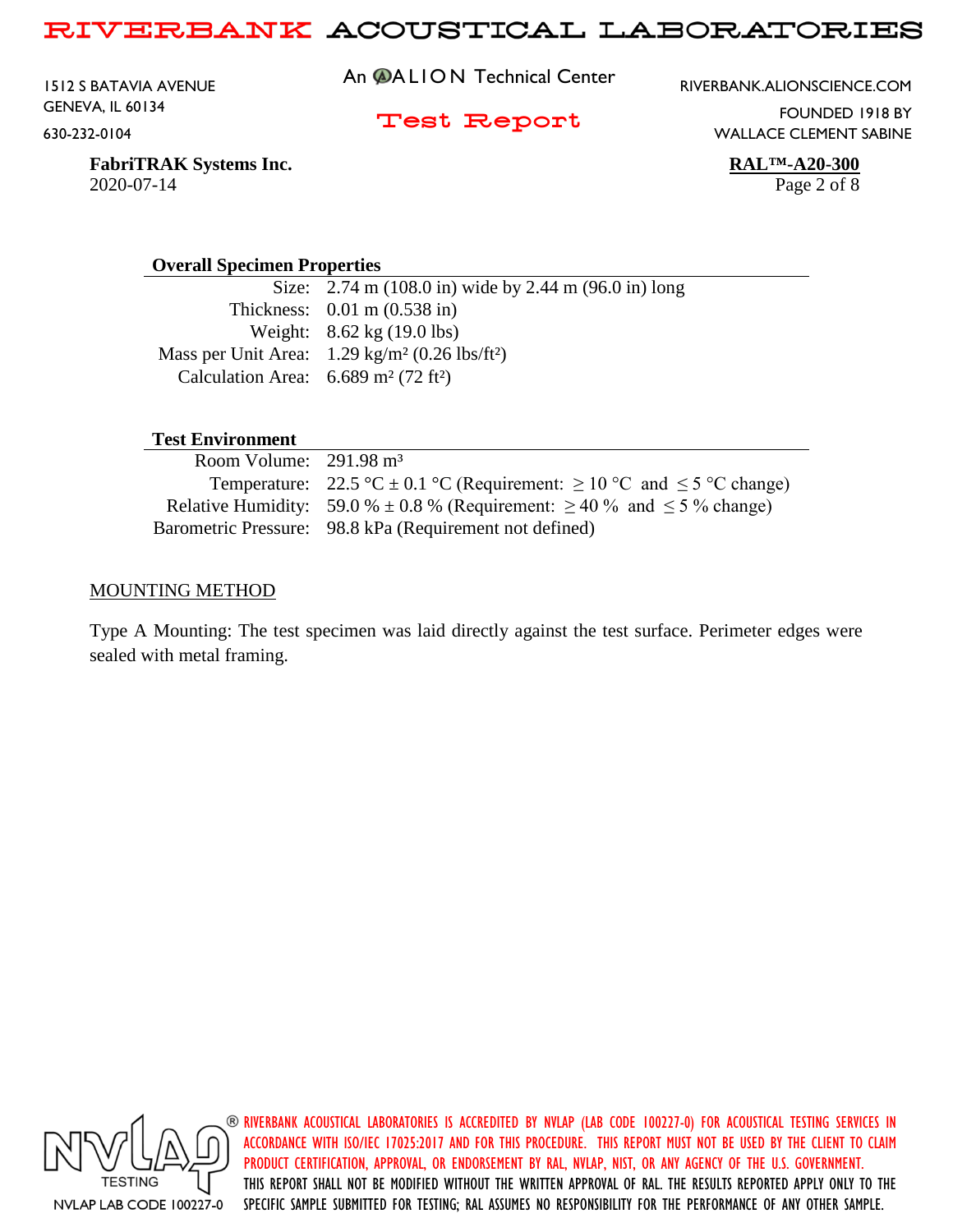1512 S BATAVIA AVENUE GENEVA, IL 60134 630-232-0104

An **@ALION** Technical Center

RIVERBANK.ALIONSCIENCE.COM

Test Report

FOUNDED 1918 BY WALLACE CLEMENT SABINE

**FabriTRAK Systems Inc. RAL™-A20-300** 2020-07-14 Page 3 of 8



Figure 1 – Specimen mounted in test chamber



Figure 2 – Detail of specimen material

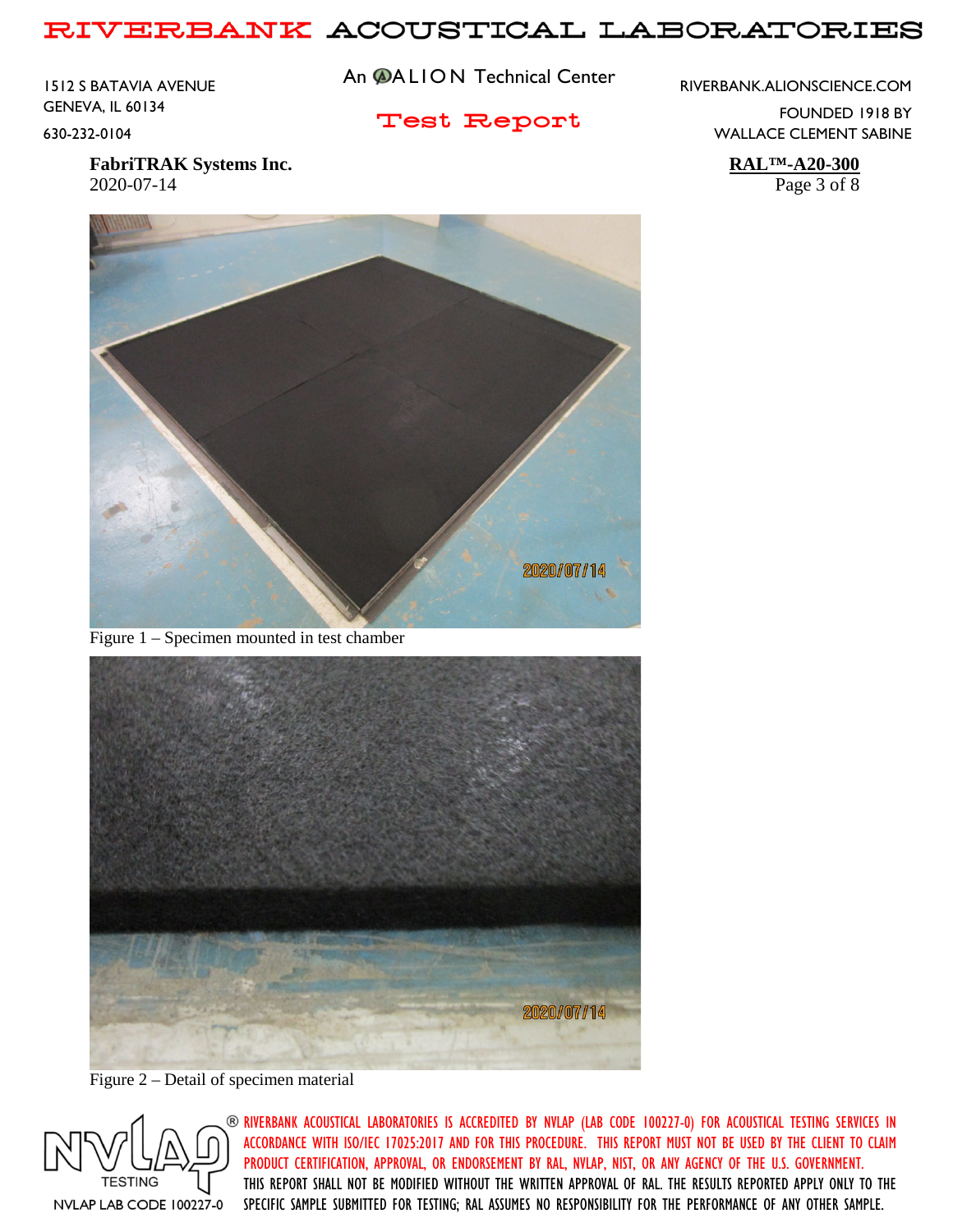1512 S BATAVIA AVENUE GENEVA, IL 60134 630-232-0104

An **@ALION** Technical Center

RIVERBANK.ALIONSCIENCE.COM

Test Report

FOUNDED 1918 BY WALLACE CLEMENT SABINE

**FabriTRAK Systems Inc. RAL™-A20-300** 2020-07-14 Page 4 of 8

#### TEST RESULTS

Specimen total absorption and absorption coefficient are tabulated at the eighteen standard frequencies. A graphic presentation of the data and additional information appear on the following pages.

| 1/3 Octave Center |                         |                         |             |
|-------------------|-------------------------|-------------------------|-------------|
| Frequency         | <b>Total Absorption</b> | <b>Total Absorption</b> | Absorption  |
| (Hz)              | (m <sup>2</sup> )       | (Sabins)                | Coefficient |
| 100               | 0.12                    | 1.28                    | 0.02        |
| $** 125$          | 0.21                    | 2.27                    | 0.03        |
| 160               | 0.45                    | 4.81                    | 0.07        |
| 200               | 0.52                    | 5.61                    | 0.08        |
| $** 250$          | 0.83                    | 8.90                    | 0.12        |
| 315               | 1.20                    | 12.91                   | 0.18        |
| 400               | 1.61                    | 17.31                   | 0.24        |
| $** 500$          | 2.34                    | 25.23                   | 0.35        |
| 630               | 3.04                    | 32.74                   | 0.45        |
| 800               | 3.62                    | 38.94                   | 0.54        |
| ** 1000           | 4.08                    | 43.88                   | 0.61        |
| 1250              | 4.45                    | 47.88                   | 0.66        |
| 1600              | 4.62                    | 49.68                   | 0.69        |
| ** 2000           | 4.83                    | 51.97                   | 0.72        |
| 2500              | 5.29                    | 56.94                   | 0.79        |
| 3150              | 5.58                    | 60.04                   | 0.83        |
| ** 4000           | 5.77                    | 62.14                   | 0.86        |
| 5000              | 6.17                    | 66.45                   | 0.92        |
|                   |                         |                         |             |

**SAA = 0.45 NRC = 0.45**

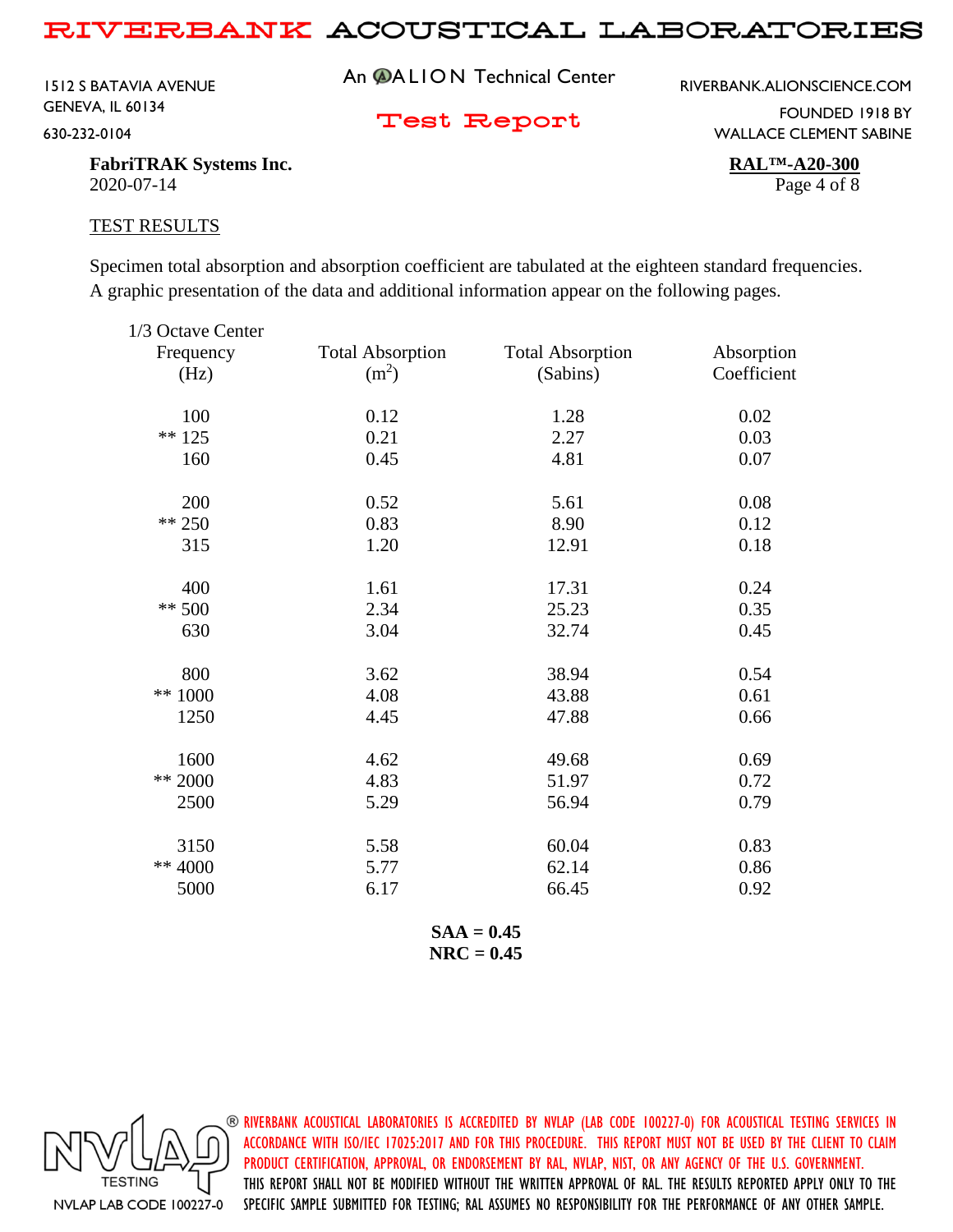1512 S BATAVIA AVENUE GENEVA, IL 60134 630-232-0104

An **@ALION** Technical Center

RIVERBANK.ALIONSCIENCE.COM

Test Report

FOUNDED 1918 BY WALLACE CLEMENT SABINE

**FabriTRAK Systems Inc. RAL™-A20-300** 2020-07-14 Page 5 of 8

#### TEST RESULTS (continued)

The sound absorption average (SAA) is defined in ASTM C423-17 Section 3.1.1 as the arithmetic average of the sound absorption coefficients of a material for the twelve one-third octave bands from 200 Hz through 2500 Hz, inclusive, rounded to the nearest integer multiple of 0.01.

The noise reduction coefficient (NRC) is defined from previous versions of ASTM C423 as the arithmetic average of the sound absorption coefficients at 250 Hz, 500 Hz, 1000 Hz, and 2000 Hz, rounded to the nearest integer multiple of 0.05.

Tested by  $\ell$  are  $\ell$  and  $\ell$  Report by Marc Sciaky  $\sqrt{M}$  Malcolm Kelly *Senior Experimentalist Acoustical Test Engineer* Approved b Eric P. Wolfram *Laboratory Manager* Digitally signed by Eric P Wolfram Location: Geneva, IL Date: 2020.07.29 11:23:46 -05'00'



 $\circledast$  riverbank acoustical laboratories is accredited by nylap (lab code 100227-0) for acoustical testing services in ACCORDANCE WITH ISO/IEC 17025:2017 AND FOR THIS PROCEDURE. THIS REPORT MUST NOT BE USED BY THE CLIENT TO CLAIM PRODUCT CERTIFICATION, APPROVAL, OR ENDORSEMENT BY RAL, NVLAP, NIST, OR ANY AGENCY OF THE U.S. GOVERNMENT. THIS REPORT SHALL NOT BE MODIFIED WITHOUT THE WRITTEN APPROVAL OF RAL. THE RESULTS REPORTED APPLY ONLY TO THE SPECIFIC SAMPLE SUBMITTED FOR TESTING; RAL ASSUMES NO RESPONSIBILITY FOR THE PERFORMANCE OF ANY OTHER SAMPLE.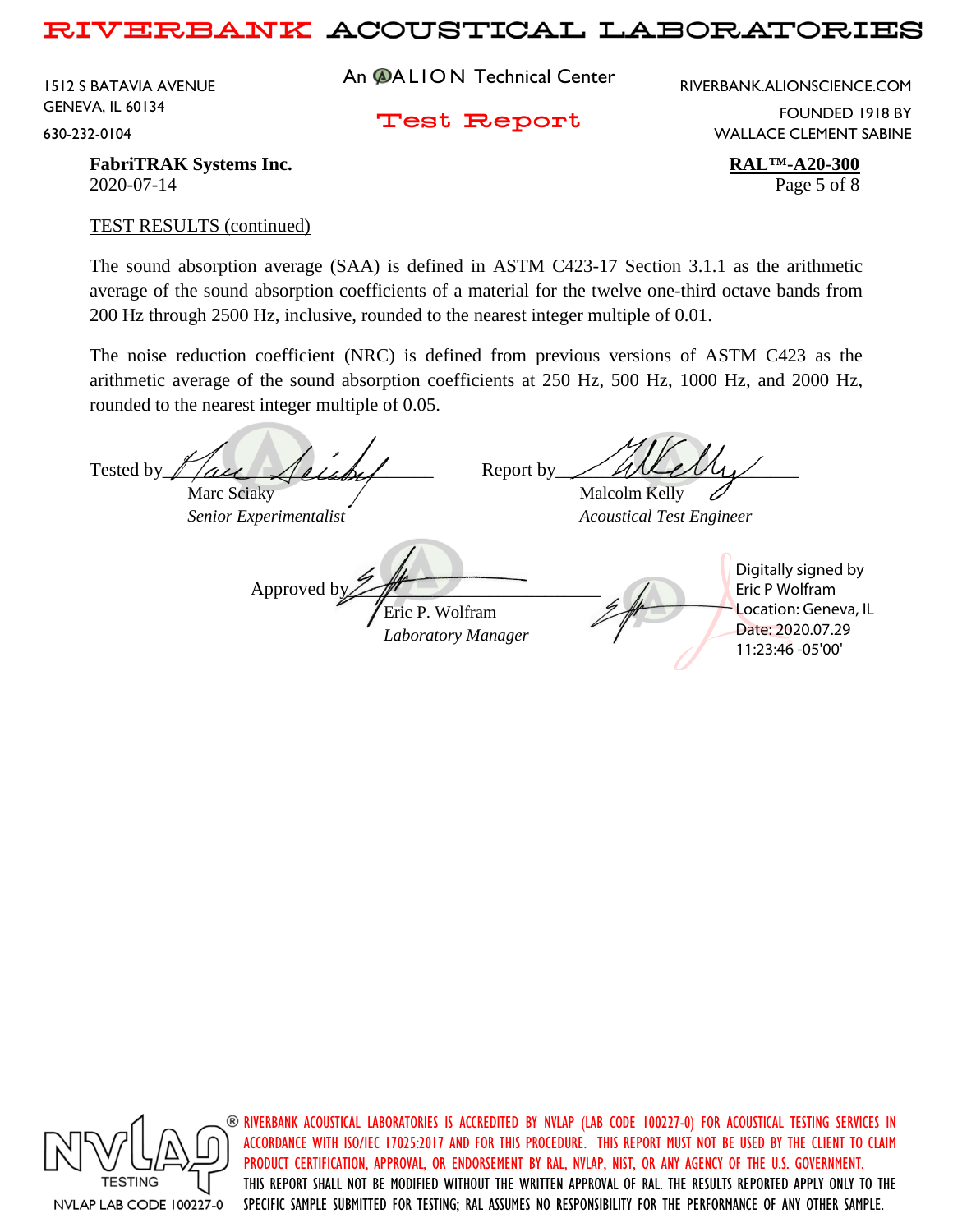1512 S BATAVIA AVENUE GENEVA, IL 60134 630-232-0104

An **@ALION** Technical Center

RIVERBANK.ALIONSCIENCE.COM

Test Report

FOUNDED 1918 BY WALLACE CLEMENT SABINE

**FabriTRAK Systems Inc. RAL™-A20-300** 2020-07-14 Page 6 of 8

## **SOUND ABSORPTION REPORT**



1/2 in. Terra Core Poly High Density, Tackable, Hi Impact (100% Polyester Infill) (Type A mounting)

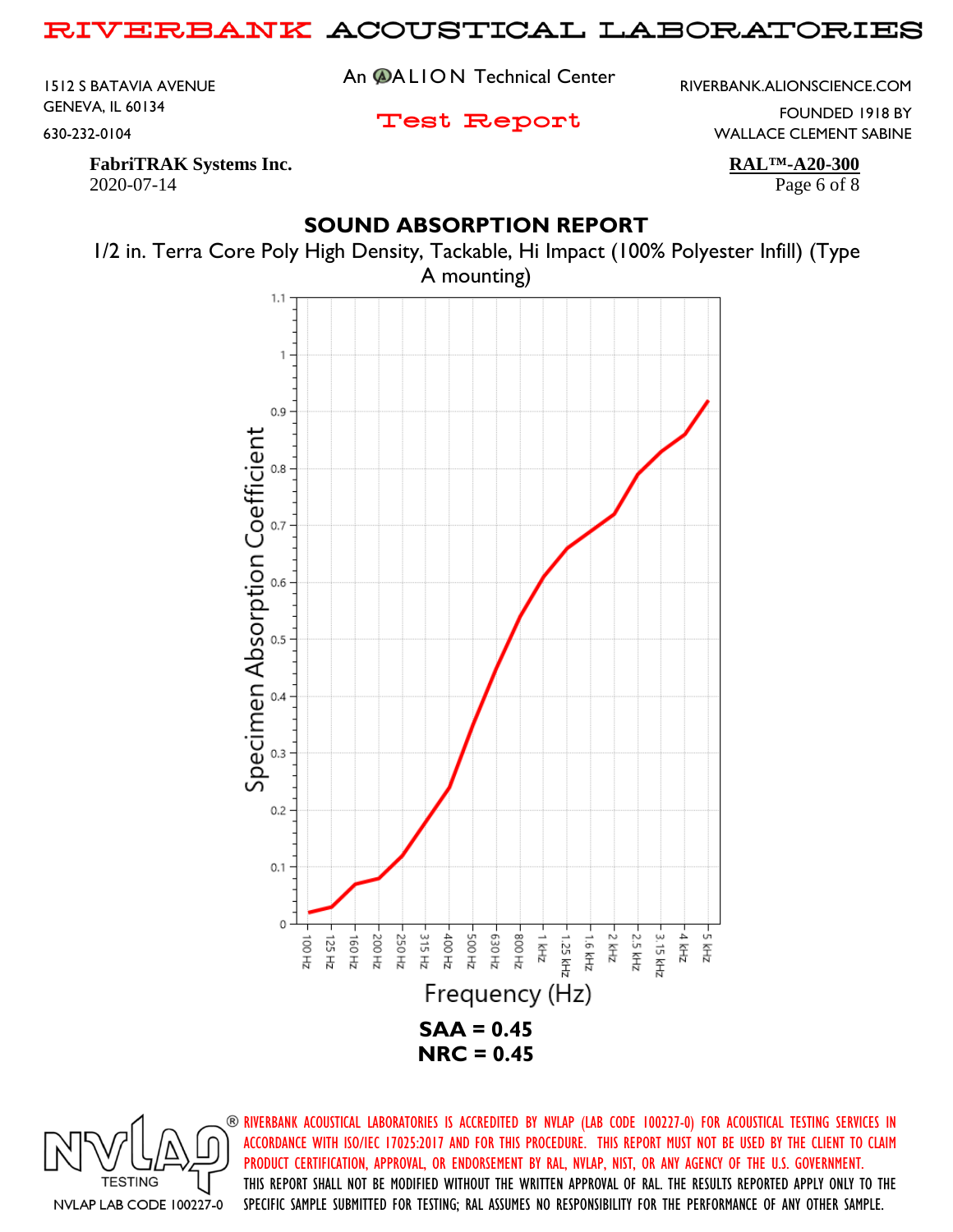1512 S BATAVIA AVENUE GENEVA, IL 60134 630-232-0104

An **@ALION** Technical Center

RIVERBANK.ALIONSCIENCE.COM

Test Report

FOUNDED 1918 BY WALLACE CLEMENT SABINE

**FabriTRAK Systems Inc. RAL™-A20-300** 2020-07-14 Page 7 of 8

#### **APPENDIX A: Extended Frequency Range Data**

Specimen: 1/2 in. Terra Core Poly High Density, Tackable, Hi Impact (100% Polyester Infill) (Type A mounting) (See Full Report)

*The following non-accredited data were obtained in accordance with ASTM C423-17, but extend beyond the defined frequency range of 100Hz to 5,000Hz. These unofficial results are representative of the RAL test environment only and intended for research & comparison purposes.* 

| 1/3 Octave Band         |                         |                    |
|-------------------------|-------------------------|--------------------|
| <b>Center Frequency</b> | <b>Total Absorption</b> | <b>Absorption</b>  |
| (Hz)                    | (Sabins)                | <b>Coefficient</b> |
|                         |                         |                    |
| 31.5                    | $-0.75$                 | $-0.01$            |
| 40                      | 4.78                    | 0.07               |
| 50                      | 2.80                    | 0.04               |
| 63                      | 2.90                    | 0.04               |
| 80                      | $-9.66$                 | $-0.13$            |
| 100                     | 1.28                    | 0.02               |
| 125                     | 2.27                    | 0.03               |
| 160                     | 4.81                    | 0.07               |
| 200                     | 5.61                    | 0.08               |
| 250                     | 8.90                    | 0.12               |
| 315                     | 12.91                   | 0.18               |
| 400                     | 17.31                   | 0.24               |
| 500                     | 25.23                   | 0.35               |
| 630                     | 32.74                   | 0.45               |
| 800                     | 38.94                   | 0.54               |
| 1000                    | 43.88                   | 0.61               |
| 1250                    | 47.88                   | 0.66               |
| 1600                    | 49.68                   | 0.69               |
| 2000                    | 51.97                   | 0.72               |
| 2500                    | 56.94                   | 0.79               |
| 3150                    | 60.04                   | 0.83               |
| 4000                    | 62.14                   | 0.86               |
| 5000                    | 66.45                   | 0.92               |
| 6300                    | 71.83                   | 1.00               |
| 8000                    | 74.14                   | 1.03               |
| 10000                   | 77.19                   | 1.07               |
| 12500                   | 77.03                   | 1.07               |